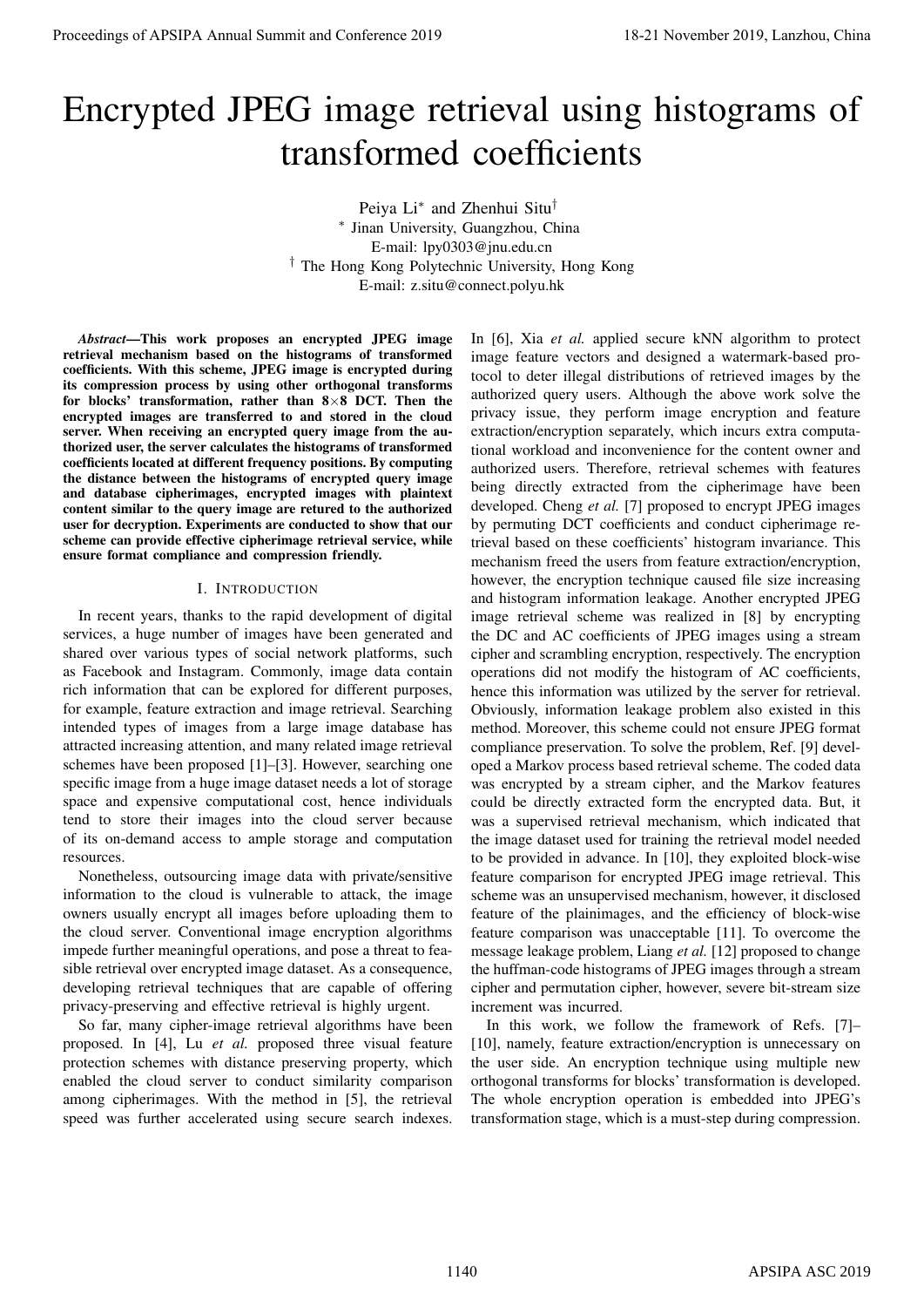Experimental results indicate that plain-images are protected well without leaking any information to the server, for example, the histogram of DCT coefficients. Moreover, the compression efficiency of JPEG and format compliance can be maintained under the encryption algorithm. After encryption, histograms of transformed coefficients located at different frequency positions are calculated for cipher JPEG retrieval, and the final retrieval performance is pretty good.

The remainder of the paper is organized as follows. Section II describes the proposed scheme containing image encryption and image retrieval. Experimental results are provided in Section III. Performance of our scheme are evaluated from three aspects: retrieval performance, security analysis, and compression efficiency. Section IV gives a conclusion and presents future research directions.

#### II. PROPOSED SCHEME

The proposed scheme involves three different types of entities: image owner, authorized user, and cloud server. Image owner encrypts images in JPEG format with the secret encryption key and stores the cipherimages into the cloud. An authorized user requests image retrieval service by uploading an encrypted JPEG query image to the cloud server. When receiving the encrypted query image, the server calculates the similarities between the query cipherimage and database cipherimages, without the knowledge of the encryption key. Different similarities are then sorted by the server, and the encrypted images closest to the query image in plaintext content are returned to the authorized user for decryption.

#### *A. Image encryption*

As JPEG is the majority of image format used by various social network platforms as well as digital cameras, retrieval on encrypted JPEG images is undoubtedly of great practical significance. Purpose of our scheme is to address the problem of image retrieval in encrypted domain, meanwhile preserve the format compliance and file size of JPEG images. In JPEG compression standard, three major stages are included: DCT transformation stage, quantization stage, and entropy coding stage. In our encryption method, we merely conduct encryption at the transformation stage by replacing original  $8\times8$  DCT with the orthogonal transform set developed in [13], followed by  $8\times8$  blocks' permutation. The other two stages of JPEG remain unchanged. Proceedings of APSIPA Annual Summit and European 2019<br>
For the proceding of APSIPA Annual Summit and the term for ex-<br>
conference 2019 18-21 November 2019 18-21 November 2019 18-21 November 2019 18-21 November 2019 18-21

In [13], the orthogonal transform set is only tested on grayscale image, here we extended it for transforming blocks of color image. The pseudo-random key generator we select is BLAKE2, because of its fast speed and security. The block permutation algorithm adopted is the two keydriven cyclical shift developed in [14]. To improve the security, different keys are used for different components of a color image. The encryption algorithm is described as follows:

## *Encryption Algorithm*

*Step 1:* Initialize the BLAKE2 key generator by the predefined secret keys;



Fig. 1: Encryption example: (a) original image, (b) encrypted image.

*Step 2:* For each color image, YCbCr components are used with 4:2:0 chroma sampling format;

*Step 3:* Divide each component into non-overlapping 8×8 blocks, and for each 8×8 block, do

*Step 3.1:* Get 63 bits from the random generator;

*Step 3.2:* The first 7 bits are used to select one transform from the transform set for  $all$  rows in the  $1<sup>st</sup>$  dimension;

*Step 3.3:* The following 56 bits are used to select one transform from the transform set for *each* column in the  $2^{nd}$  dimension;

*Step 3.4:* Transform the 8×8 block using selected transforms; *Step 4:* Permute all 8×8 transformed blocks of each component, then perform JPEG's quantization, and entropy coding procedures; *Step 5:* Repeat *Step 3* and *Step 4* until all the three components Y, Cb, and Cr are processed, generate the encrypted bit-stream and transmit it to the cloud server;

For the decryption algorithm, we just follow JPEG's decoding process by using the corresponding secret keys. If keys are unavailable, the decoding procedure of JPEG can still be applied on the encrypted bit-stream, because of the format compliant property. In Fig. 1, we take an architecture image as example to show the encryption performance of our encryption algorithm.

## *B. Image retrieval*

Upon receiving the encrypted bit-stream of the query image from the authorized user, the server first parses the encrypted JPEG bit-stream to extract the Huffman codes for transformed coefficients of each component. The extraction operation can be successfully accomplished, since the encryption technique does not destroy the format information of JPEG. Then the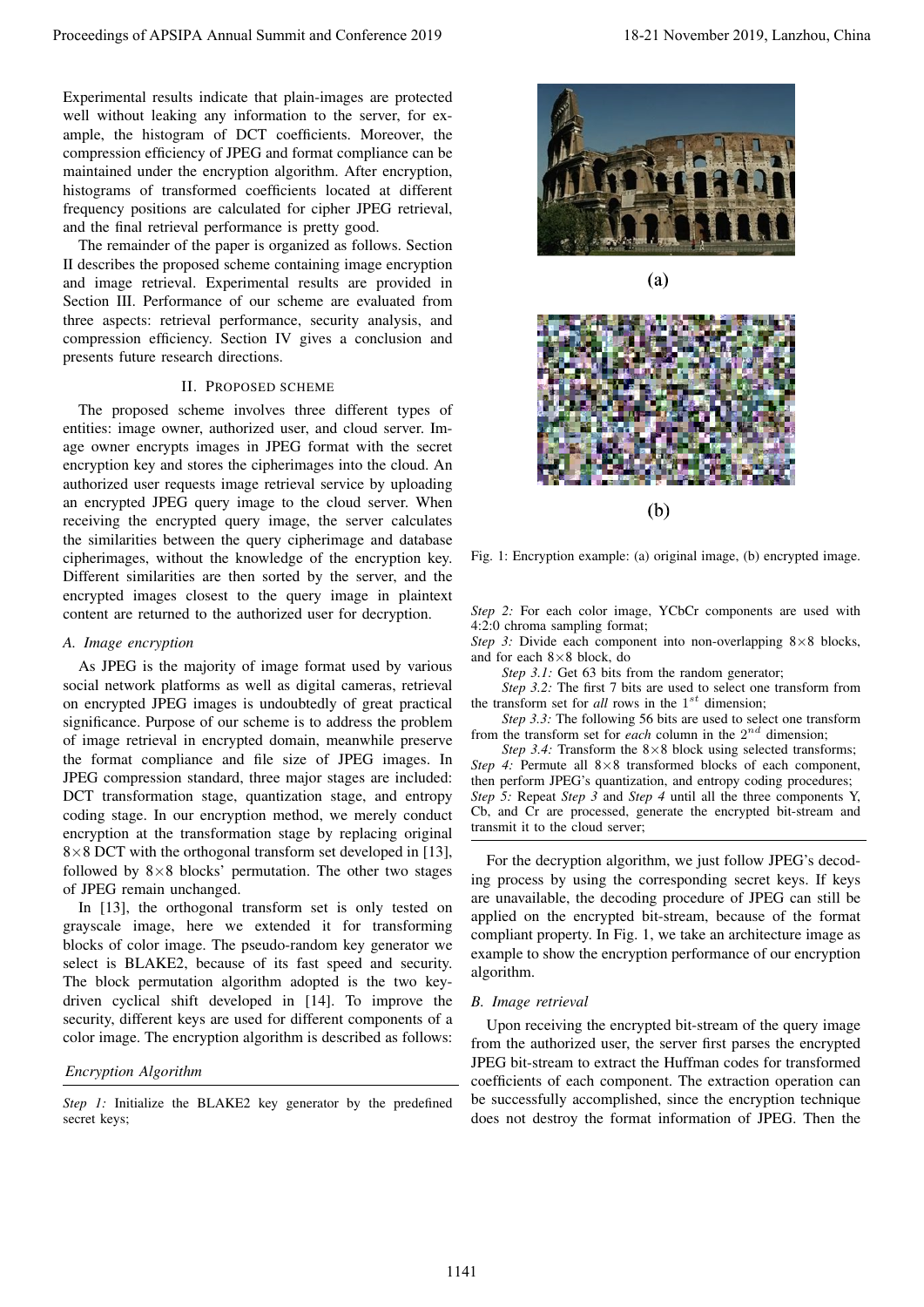server rearranges the entropy decoded coefficients into  $8 \times 8$ blocks, and uses the quantization table extracted from the JPEG bit-stream header to de-quantize these blocks' coefficients.

In a  $8\times 8$  de-quantized block, there are 64 coefficients belonging to different frequencies, we pick coefficients on the same frequency position to form a group. Coefficients from different components are picked separately. For example, the DC coefficients of all  $8\times 8$  blocks are put together as one group, the first AC coefficients of all  $8\times8$  blocks form the next group, and so on. Totally 64 coefficient groups will be created for each component. We denote the occurrence number of a value x in frequency position i as  $H_i(x)$ ,  $1 \leq i \leq 64$ , and the interpolation process and normalization operation are implemented on all histograms. For each two given encrypted images  $C1$  and  $C2$ , we compute the distance between their histograms of a certain component using the following formula:

$$
d = \sum_{i=1}^{64} \sum_{x=-\infty}^{+\infty} \frac{|H_i^{C1}(x) - H_i^{C2}(x)|}{1 + H_i^{C1}(x) + H_i^{C2}(x)}.
$$
 (1)

Since there are three components, totally three distances can be computed, and they are represented as  $d_Y$ ,  $d_{Cb}$ , and  $d_{Cr}$ . We can derive an integrated distance from the following equation:

$$
D = w_1 \times d_Y + w_2 \times d_{Cb} + w_3 \times d_{Cr}.
$$
 (2)

where  $w_i (j = 1, 2, 3)$  is a weight parameter that indicates the importance of each component, and the range of  $w_i$  is [0, 1].

## III. EXPERIMENTAL RESULTS

In this section, the experiment simulations evaluate the proposed scheme from three aspects (retrieval performance, security analysis, and compression performance), and they are compared with the state-of-the-art algorithms. We use Corel image database [15] for test, which contains ten different image categories with 100 images of each category, totally 1000 images. The ten categories are: African, Beach, Architecture, Buses, Dinosaurs, Elephants, Flowers, Horses, Mountain, and Food.

## *A. Retrieval performance*

We use the precision-recall curve (P-R curve) to evaluate the proposed scheme's retrieval efficiency. The precision-recall curve is defined as follows:

$$
Precision = \frac{N_P}{N_R}, Recall = \frac{N_P}{N_A}.
$$
 (3)

where  $N_P$  is the number of positive/correct images in all returned images,  $N_R$  is the number of all returned images,  $N_A$ is the number of positive/correct images in the whole image dataset.

We first encrypt all 1000 images under our encryption algorithm, and use every cipherimage as a query image submitted to the server, and we can get a number of retrieval results according to the distance obtained from (2). The precision-recall



Fig. 2: Precision-recall performance of our scheme.



Fig. 3: Retrieval performance comparison.

performance varies with respect to the retrieval results, and the average precision-recall performance can be calculated. Fig. 2 illustrates the average P-R curves when different combinations of the Y, Cb, and Cr components are adopted for similarity measure in our scheme. It can be seen that the retrieve performance of the integrated distance  $(w_1 = w_2 = w_3 = 1)$ is better than that of the single distances. In Fig. 3, we have compared the retrieval performance of our scheme with methods in [7] and [8], in which the  $w_1 = w_2 = w_3 = 1$ case is considered. From the figure, we can observe that the P-R curve of our proposed scheme is much higher than that of [8], which indicates a better retrieval performance. Ref. [7] achieves the best retrieval efficiency, because the retrieval basis they use is the histograms of DCT coefficients, which remain same before and after encryption, and this obviously leaks information of plainimages. Proceedings of APSIPA Annual Summit and Conference 2019<br>
Shocks, and cost the quantities of the conference 2019 18-21<br>
Shocks, and cost the quantities due to exceed the conference 2019 18-21<br>
Shocks, and cost the quantiti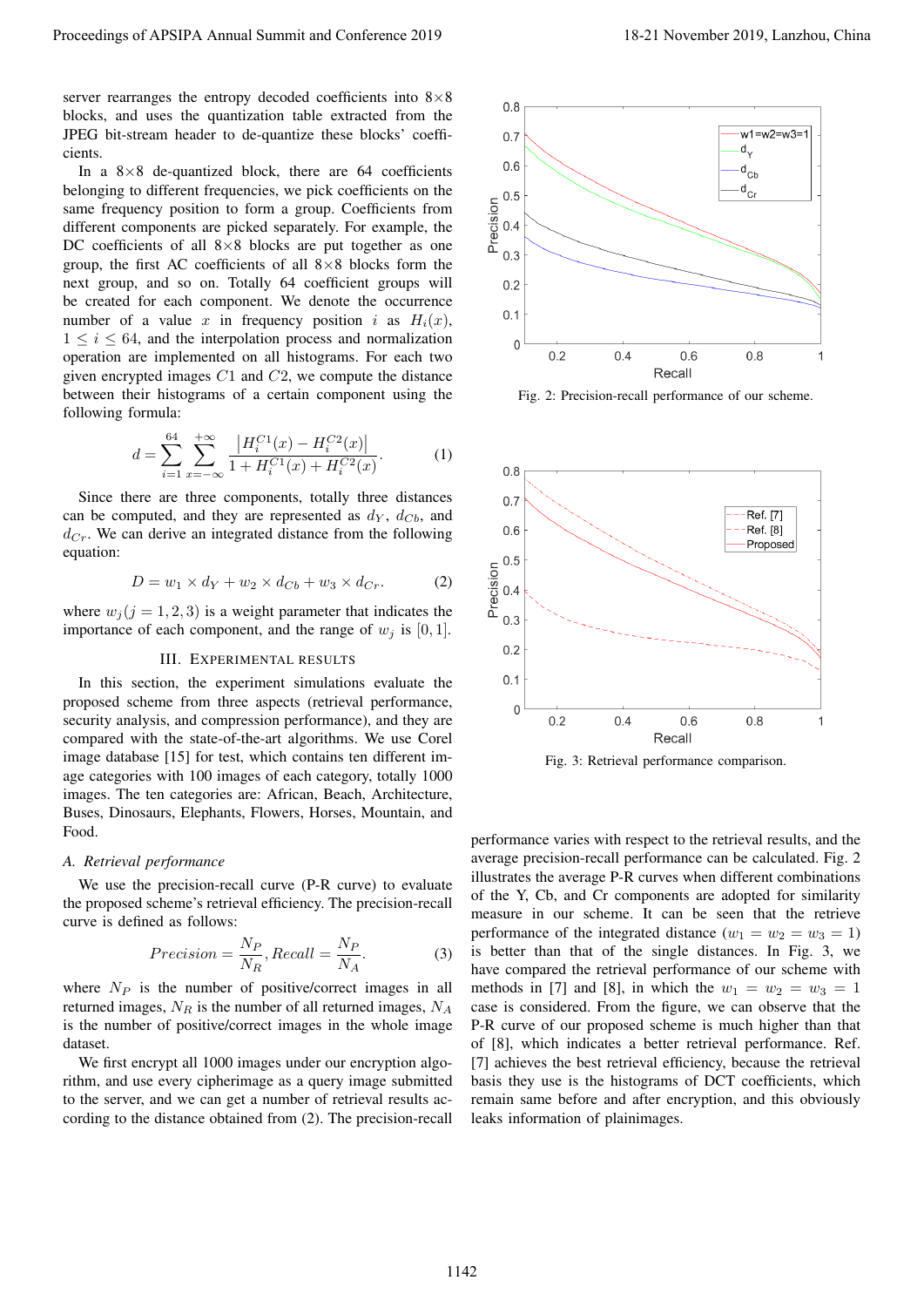## *B. Security analysis*

*1) Brute-force attack:* This attack is a typical attacking method in ciphertext-only attack, in which attackers only have access to the encrypted data. To make this attack infeasible, key space of the cryptosystem should be large enough. In our scheme, we use three different keys for the Y, Cb, and Cr components of color images. These keys are 128-bit each, and are set as the input of BLAKE2 hash function to produce three different pseudo-random key-streams. Therefore, the key space of our scheme is  $(2^{128})^3$ , which is large enough to resist the brute-force attack. Additionally, if we adopt varying keys for different plainimages, the key space will be further enlarged.

*2) Statistical model-based attack:* The reason why we evaluate this attacking method is because many existing retrieval algorithms [7], [8], [10] on cipher JPEG images cannot withstand it. In this type of attack, attackers try to predict the plainimage without knowing the key through studying the predictable relationship of some data segments between plainimage and cipherimage. Generally, histograms of the original image and the encrypted image are one of the common ways to denote the degree of relationship. To make the statistical model-based attack unavailable, plainimages's histogram and cipherimage's histogram should be different. In [7], they realized encryption through coefficients shuffling operation, histograms of DCT coefficients are not changed, which means this scheme is vulnerable to statistical attack. For the encryption method proposed in [8], they encrypted DC coefficients using a stream cipher, thus histogram of DC coefficients changed. However, for AC coefficients encryption, only block permutation was conducted, and this operation did not alter the histogram of AC coefficients. In our scheme, we replace the original  $8\times 8$  DCT with new orthogonal transforms, which will alter the values of original DCT coefficients, together with the histograms of transformed coefficients. Proceedings of APSIPA Annual Summit and Conference 2019<br>  $P = \frac{1}{2}$  November 2019, Lanzhou, China 1143<br>  $P = \frac{1}{2}$  November 2019, Lanzhou, China 1143<br>
Lanzhou, China 1143 and Conference 2019, Lanzhou, China 1143<br>
Lanzho

## *C. Compression performance*

Since our encryption and retrieve operations are conducted on JPEG images, guaranteeing that the compression efficiency of JPEG is not compromised is particularly important, and this will save the transmission bandwidth and storage space. We use bit per pixel (BPP) and peak signal-to-noise ratio (PSNR) value to evaluate the compression performance of our scheme. In Fig. 4, the plain architecture image shown in Fig. 1 are taken as example to show the BPP-PSNR curve of our scheme and Ref. [7], compression performance of Ref. [8] is not listed due to the format incompatible. From Fig. 4, it is clear that when the encryption keys are not available, the PSNR value of our scheme has larger drop compared with [7], which indicates a stronger protection ability. Moreover, when the keys are available to the decoder, the BPP-PSNR curve obtained by our method is much closer to JPEG, indicating a better compression efficiency than method in [7].

## IV. CONCLUSION

In this paper, a novel encrypted JPEG image retrieval scheme is developed by extracting the histogram of trans-



Fig. 4: Compression efficiency comparison.

formed coefficients as cipherimage's feature for similarity measure. These transformed coefficients are different from the DCT coefficients of JPEG, since we modify JPEG's transformation stage through applying new orthogonal transforms for blocks' transformation, rather than  $8\times 8$  DCT. This strategy does not produce additional computation, when compared with several existing algorithms [7]–[10]. Because their encryption operations are performed on elements produced from intermediate/final stages of JPEG, and this leads to an extra process during compression. The experimental results have shown that our scheme can achieve good retrieval accuracy and security, without sacrificing the compression performance of JPEG.

In our next work, we plan to exploit other kinds of features, rather than only the histogram of transformed coefficients, so as to improve the retrieval accuracy. The relationship between the security and retrieval performance will be investigated in more detail. Besides, other image formats will also be taken into account.

## ACKNOWLEDGMENT

This work is supported by "the Fundamental Research Funds for the Central Universities", project no. 21619314.

#### **REFERENCES**

- [1] G. Schaefer, "Fast compressed domain jpeg image retrieval," in *2017 International Conference on Vision, Image and Signal Processing (ICVISP)*. IEEE, 2017, pp. 22–26.
- [2] Y. Wang, M. Shi, S. You, and C. Xu, "Dct inspired feature transform for image retrieval and reconstruction," *IEEE Transactions on Image Processing*, vol. 25, no. 9, pp. 4406–4420, 2016.
- [3] P. Poursistani, H. Nezamabadi-pour, R. A. Moghadam, and M. Saeed, "Image indexing and retrieval in jpeg compressed domain based on vector quantization," *Mathematical and Computer Modelling*, vol. 57, no. 5-6, pp. 1005–1017, 2013.
- [4] W. Lu, A. L. Varna, A. Swaminathan, and M. Wu, "Secure image retrieval through feature protection," in *2009 IEEE International Conference on Acoustics, Speech and Signal Processing*. IEEE, 2009, pp. 1533–1536.
- [5] W. Lu, A. Swaminathan, A. L. Varna, and M. Wu, "Enabling search over encrypted multimedia databases," in *Media Forensics and Security*, vol. 7254. International Society for Optics and Photonics, 2009, p. International Society for Optics and Photonics, 2009, p. 725418.